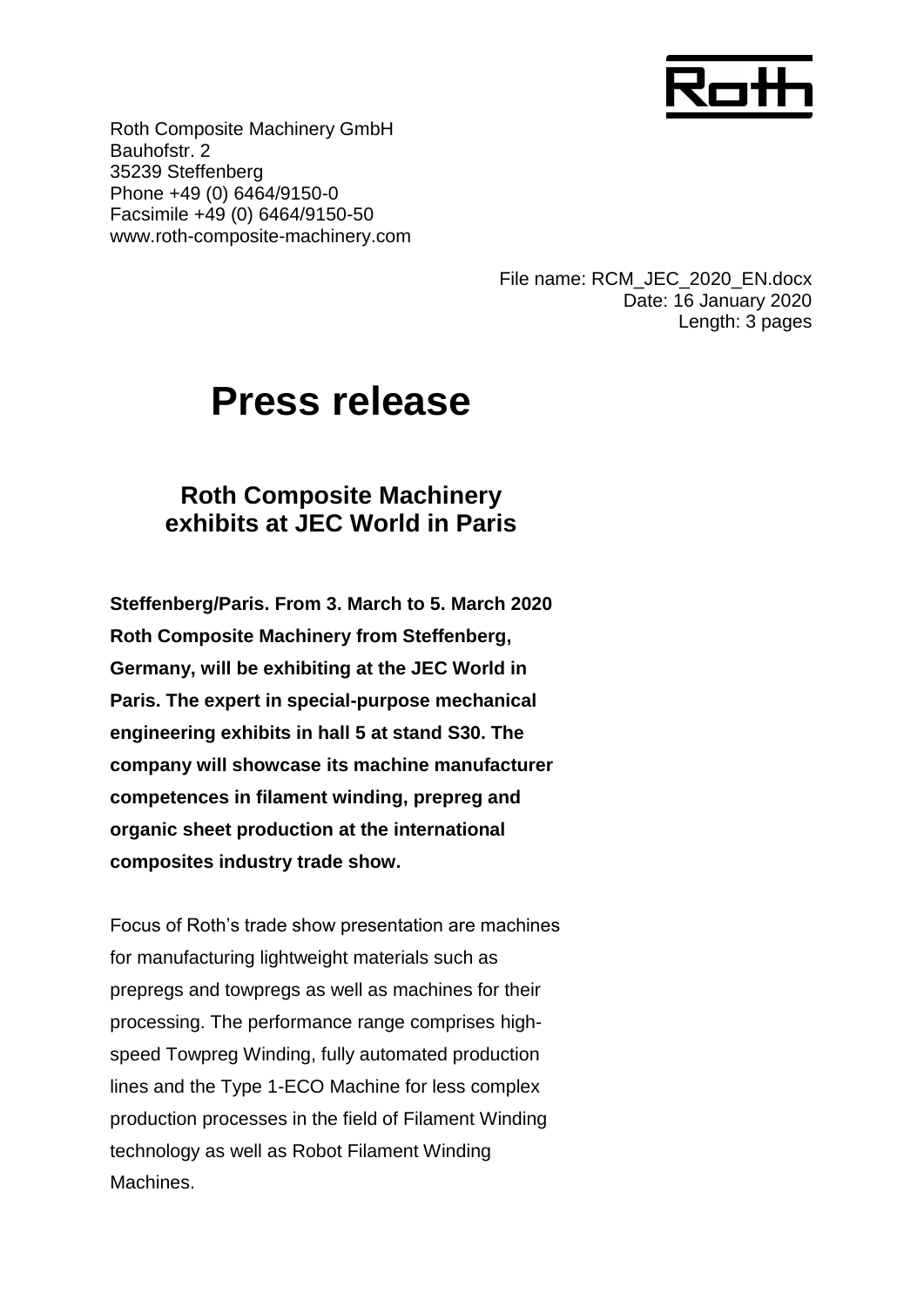

The special machine builder from Steffenberg has been developing, planning and manufacturing Filament Winding Machines for more than 55 years and has almost 30 years of experience in the development of fully-automated machines in this sector. Advantages of the production lines are the short installation periods enabling that the production processes can start more quickly. They are working with highest accuracy and efficiency. The handling of all kinds of fibres – from simple glass fibres to sensitive, highly strong fibres for example carbon – also belongs to the know-how of the company. Filament Winding plants for products of all sizes up to those with 120 tons component weight and various parallel working laying units are tested in series production. Beyond that the company has lab machines for Filament Winding and Prepreg at their customers disposal for the design or process development.



**Image capture for file Roth\_Composite\_Machinery\_JEC.jpg** Roth Composite Machinery will be exhibiting at the JEC World in Paris.